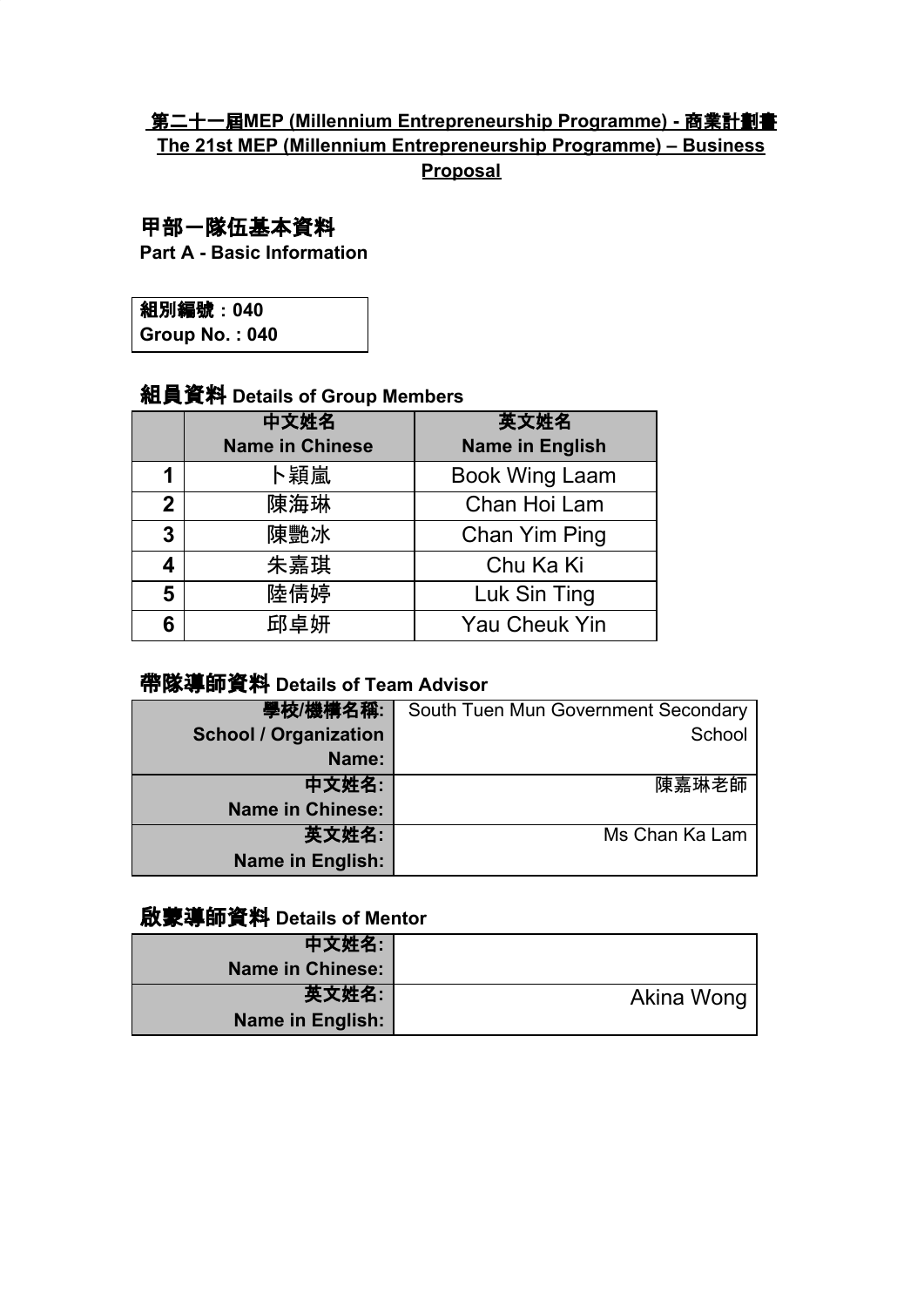## 乙部 ー 創業計劃書

**Part B – Business Proposal**

#### 第一部份:項目基本資料

**Section I: Basic Information of Business**

(i) 項目名稱

Name of Business

#### **Moo-very**

(ii) 項目類別 Type of products/services

food and necessities delivery service

(iii) 項目摘要 (請用不多於500字簡介) Executive Summary (Not more than 500 words)

Moo-very is a hotline service designated for the elders and less fortunate groups.

 During this world wide pandemic —COVID -19. **Elders** are having more trouble than ever to purchase daily necessities for themselves. As they are at **high risk of Infecting COVID -19**. **Handicapped for buying lots of foods and necessities**, elders may need help for delivering them. Knowing that the elders **may not have the knowledge to use a smartphone app**, we decide to **provide a hotline service of buying and delivering foods and necessities**.

As many people are undergoing high pressure on their financial situation, this service can also support people who are in need for **lower priced products to satisfy their daily needs**. info: According to the Hong Kong Poverty Situation Report for 2019, after policy intervention, **15.8 percent of Hong Kong's population – over 1 million people – live in poverty.** Moo-very will collaborate with supermarkets in order to collect flawed produce and necessities which can help to lower the price of food and necessities and provide to the elders.

#### 第二部份:社會效益 **Section II: Social Impact**

(i) 社會需要 (例:社會問題及其嚴重性) **(**約**300**字**)** Social needs (e.g. social problem and its seriousness) (About 300 words)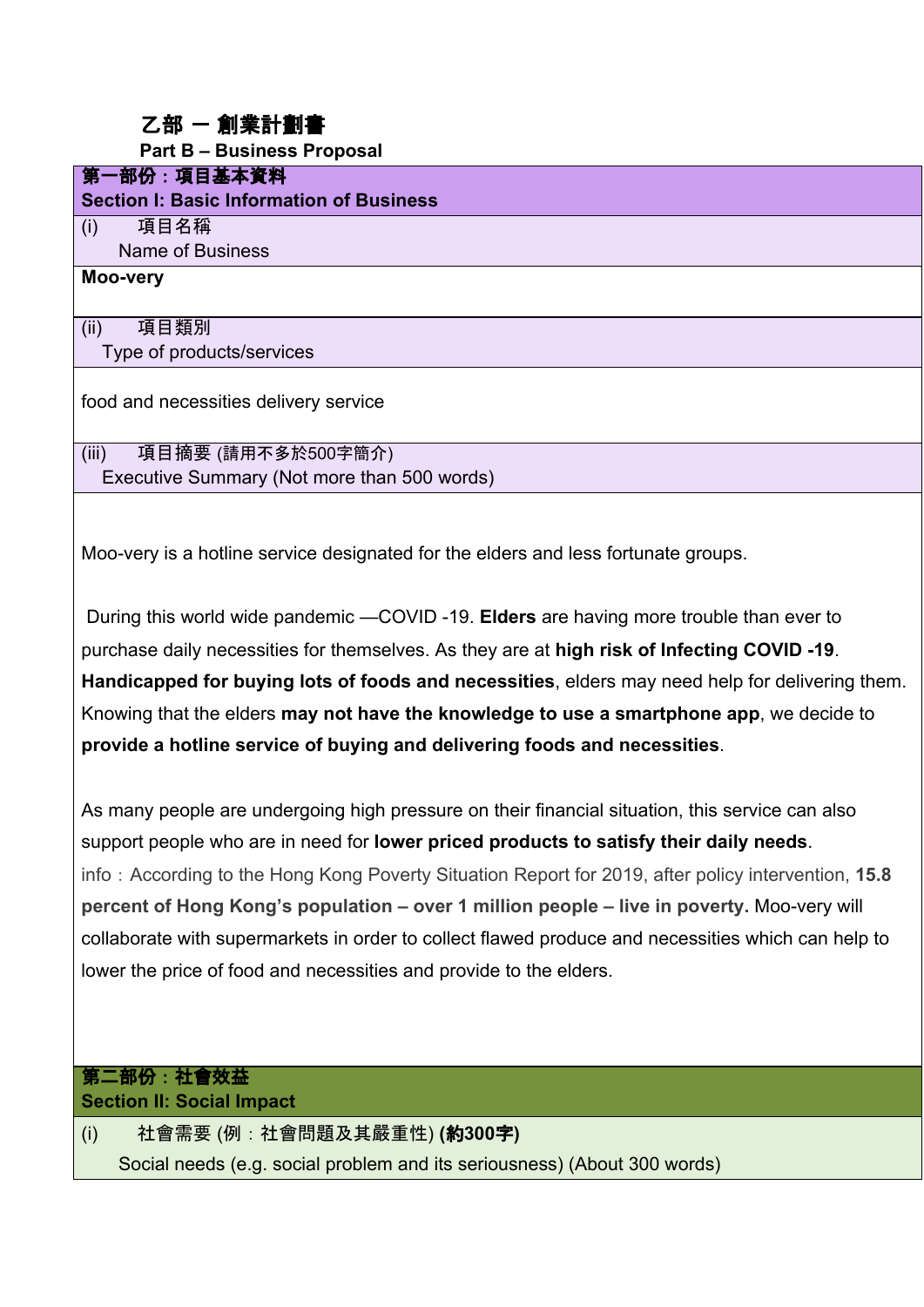**Having financial difficulties in getting materials, elders and underprivileged groups have been crushed by the pandemic.** These groups of citizens usually have very low income. Because of the shortage of goods, the cost of living during the pandemic has also risen. For example, in February 2019, the selling price of a box of medical masks was over \$600, which is 30 times the normal price. In addition, elders may have some health issues as they may not be able to travel a long distance to buy materials. As a result, elders and underprivileged groups may not have enough necessities.

**During the pandemic, because of the social distancing measures, community care can not reach the needy.** Under the strict safety measures, lots of public areas, shops, restaurants have been closed. It makes the needy, like elders and low income groups, unable to receive useful help as usual. For example, some restaurants (e.g. 北河同行)may donate some meals to the homelessness and elders. Nevertheless, these groups of people cannot be helped under the pandemic because they are asked to stay-at-home.

**On the environmental side, food waste is always a problem in our modern society.** In 2014, around 3 900 tonnes of food waste were generated every day. Remaining foods and ingredients from restaurants and supermarkets usually deliver to the landfill directly.

## (ii) 項目如何回應上述社會需要及產生社會效益 (例:紓緩或解決社會問題) **(**約**300**字**)** How can your business address the above social needs and generate positive social impacts (e.g. alleviate/solve the problems?) (About 300 words)

**First, the hotline service**. Under the COVID -19, knowing that it is inconvenient for elderly and underprivileged to buy food and necessities outside, we have set up a hotline service for them to use, it is such a very simple one to use compared with the complicated application in the smartphone. Since most of the elderly are use the very old style elderly phone, so hotline service is suitable for them. If they need to order some food or necessities, just call the hotline and it will transfer them to a phone message area, then they can leave the message of what they want to order. Also, our hotline service provides live service if they need help.

**Second, the transport of the items will also provide.** elderly or underprivileged can leave their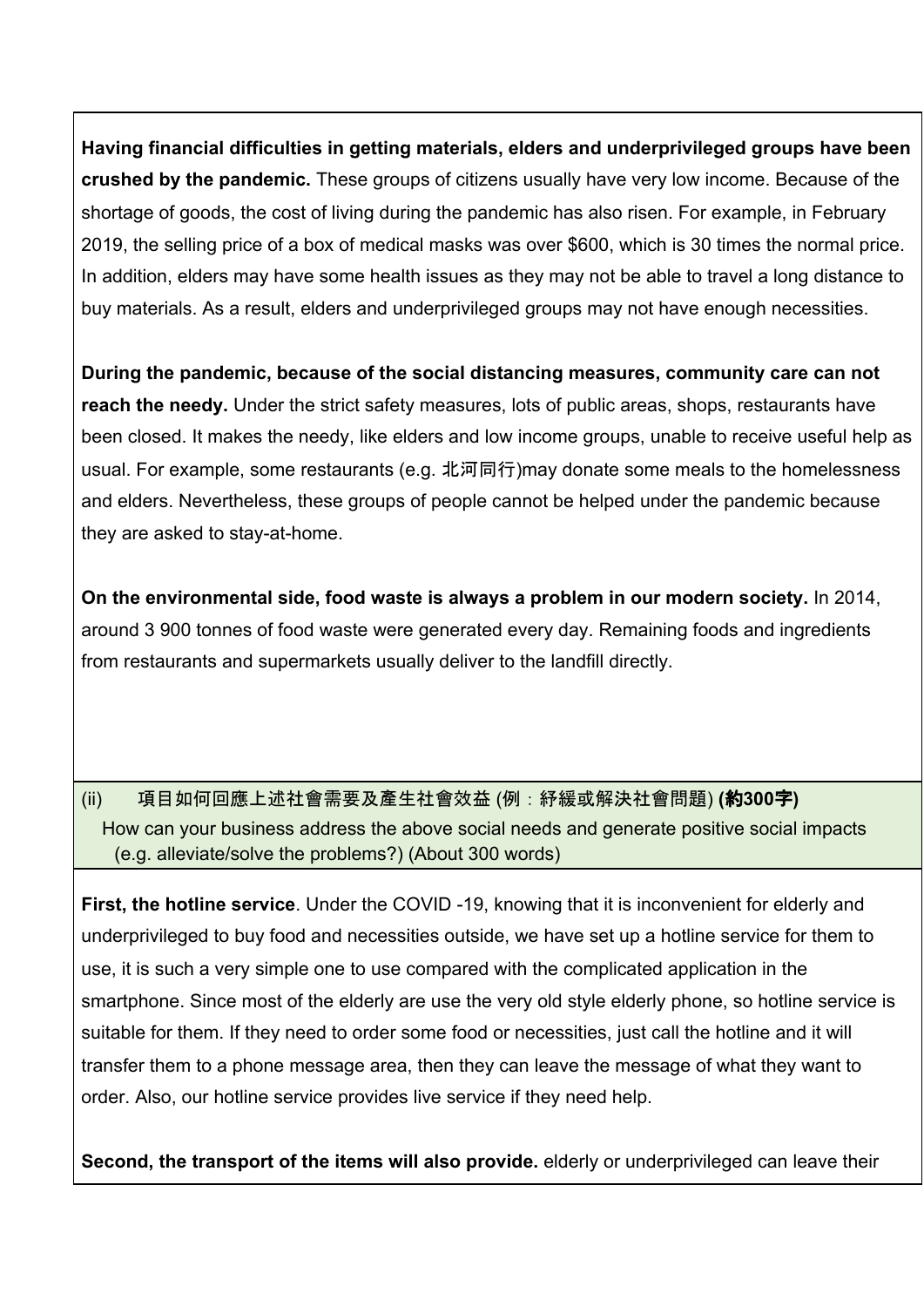address by the message through the hotline,we will collect their ordered needs and transfer them to the clients. The social workers can also easily contact them and to provide suitable help.

**Third, inexpensive foods and necessities can be provided, because of the link up services with social enterprises.** For example, some remaining foods and ingredients will be collected by the food bank or other environmental organization. We will help to set up a network between elders or other needys with social enterprises. It helps to reduce the food waste. The social workers can also easily contact them and to provide suitable help.

### 第三部份:項目資料 **Section III: Details of Business**

(i) 產品/服務簡介 **(**約**300**字**)**

Introduction of Product / Service (About 300 words)

The service of delivering food and necessities will be provided, we will build a network between shops, restaurants and our clients, especially for the elders. In order to provide them inexpensive goods and convenience delivery service.

A hard copy of the shop list and codes will be also given so as to give a clear instruction to elders. Elders can simply call the hotline, after choosing the language, client can choose what they want to buy by dialing the code of the shop and the goods of their choice. For example, if the elders want to buy an apple, they may need to input 001#.

(ii) 產品/服務特色 **(**約**300**字**)** Characteristics of Product / Service (About 300 words)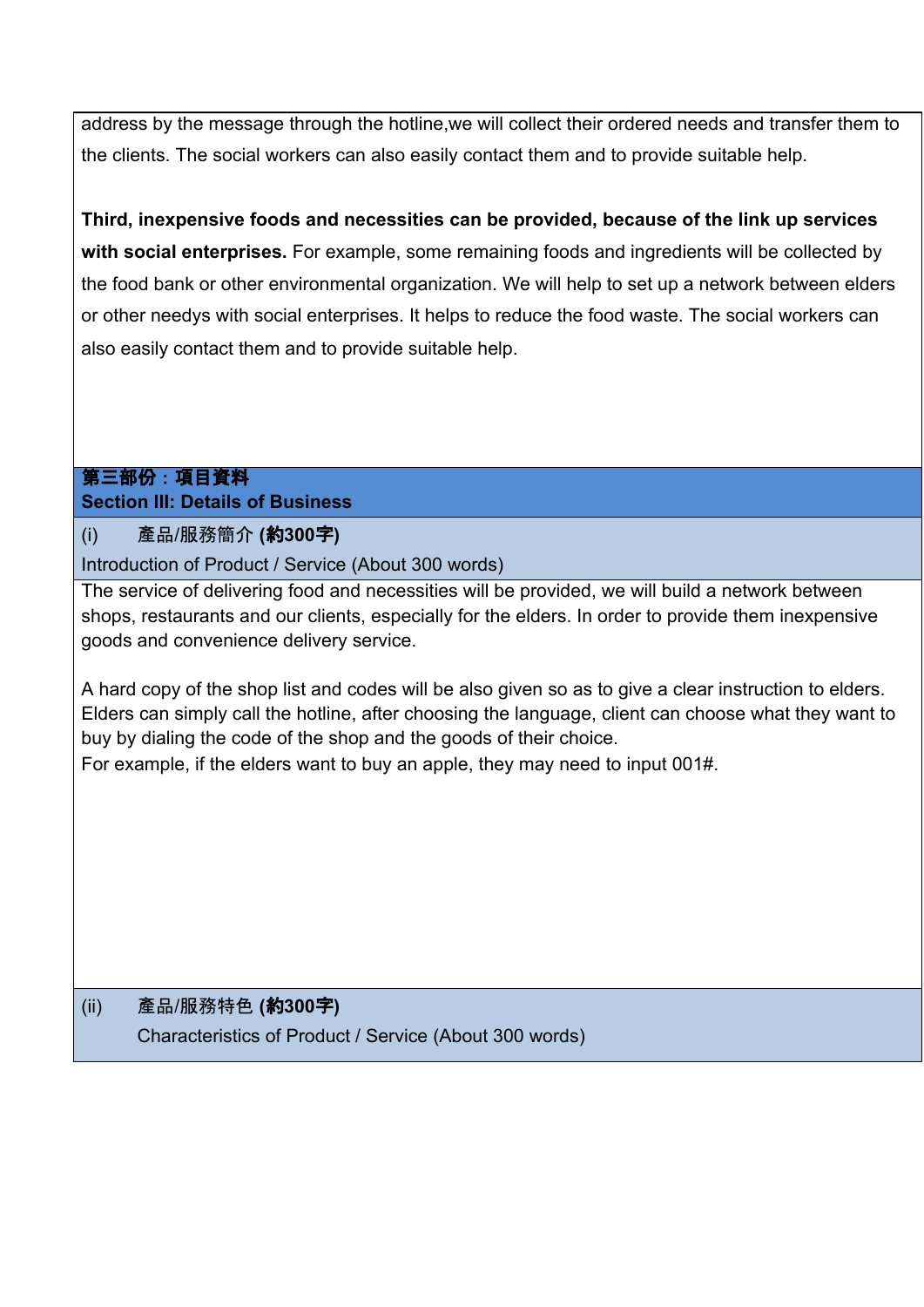#### -Special Services

Since we have a variety of items for the clients to choose, they may be troubled by the choice difficulties. Considering this problem, we provide an ingredient combination sale for them, this kind of group sale is beneficial for them because it is very convenient. Also, if they need a long-term purchase, we can offer them a menu weekly, they can contact us and we will arrive to pick up the menu by the staff.

### -Quality Assurance

Although the cost of the collected food and necessities, and the cost of the service for transportation is very low, we are also aware of the quality assurance, emphasizing the quality condition. Therefore, we will store the food in our rented refrigerator for the unsold food, also the warehouse for necessities storage. When transported, the refrigerated trucks are used. Moreover, we will have regular quality food control by checking if the conditions are good or not, and filter out the defective products.

### (iii) 業務目標 **(**約**300**字**)**

### Business Goals (About 300 words)

First of all, we hope to build a fair society by providing goods with sensible prices so as to help the underprivileged group to meet their minimum requirement of living.

Secondly, we hope to create an elder-friendly community. Hong Kong is now stepping into an ageing society. Many elders need external help from others, then more expenses will be required from the government .Therefore, linking the elders with local organizations , social enterprises or social workers to provide continuous care.

At last, we hope to make a balance between operating expenses and income in two years. And make a profit in 3-4 years so as to expand our business and to service more society.

## 第四部份:營銷及市場策略 **Section IV: Sales & Marketing Strategy**

(i) 市場定位 **(**約**200**字**)**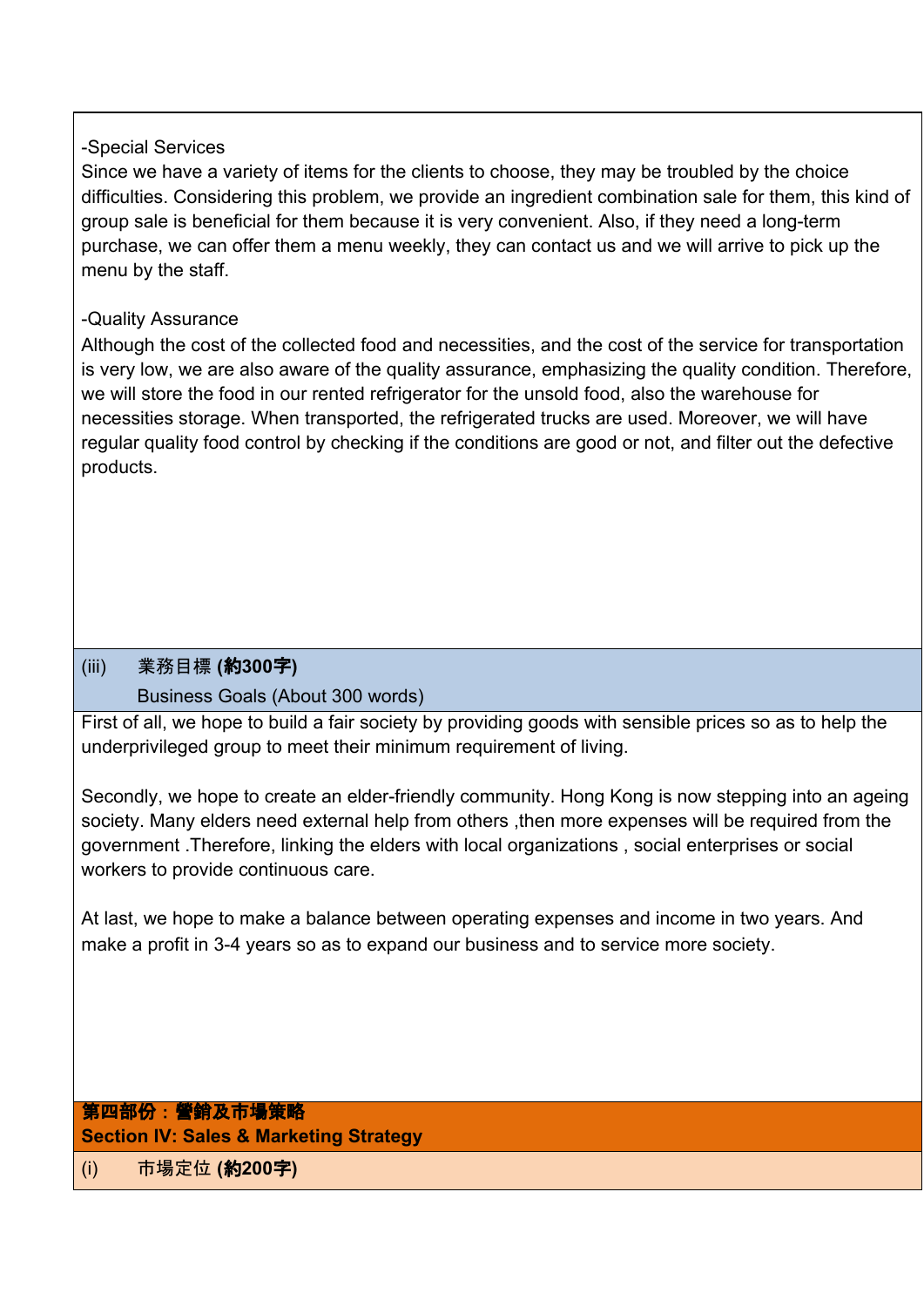#### Market Positioning (About 200 words)

Moovery provides user-friendly telephone service for elders and those who don't have a smartphone and professional after-sales services while being socially responsible. For the elderly and the underprivileged, Moovery will provide lower-cost goods and daily necessities, that will be delivered to your doorstep.Moovery will collaborate with well-known supermarkets and local wet market vendors to provide lower-priced but fresh produce products and daily necessities. Our persistence to provide for elders and the underprivileged promises you to satisfy your daily needs without being a financial burden.

## (ii) 主要顧客對象 **(**約**200**字**)**

## Target Customers (About 200 words)

Our target customers are elders and underprivileged people. We have acknowledged that during this trying time. These particular groups may face more difficulties than others.

In Hong Kong there are nearly 16 million elders who live alone, since they are at high risk of being infected by the virus, they are not recommended to leave their houses. Our service could easily solve this problem of not being able to leave the house, elders could order daily necessities in the comfort of their home. Not like other delivery services we provide a user-friendly hotline service to prevent them from not being able to enjoy our service because of a lack of knowledge on using smartphones.

Most grocery delivery services are known to be more expensive than usual supermarkets, but our service provides a variety of lower-priced goods that are recruited from local wet markets and supermarkets. Therefore our service could also serve low-income groups who are not comfortable accepting help.

In addition,our scheduled meal delivery service can also solve the problem of people unable to cook for themselves or don't have the time to do so. During this pandemic people from Low-income groups may not have a stable working time ,for some elders they may have trouble cooking for themselves.Our service with scheduled meals can solve the problem of them not having time to cook or couldn't cook for themselves.

We would collaborate with social service groups to reach as many people in need as possible.

# (iii) SWOT分析 **(**約**500**字**)** SWOT Analysis (About 500 words)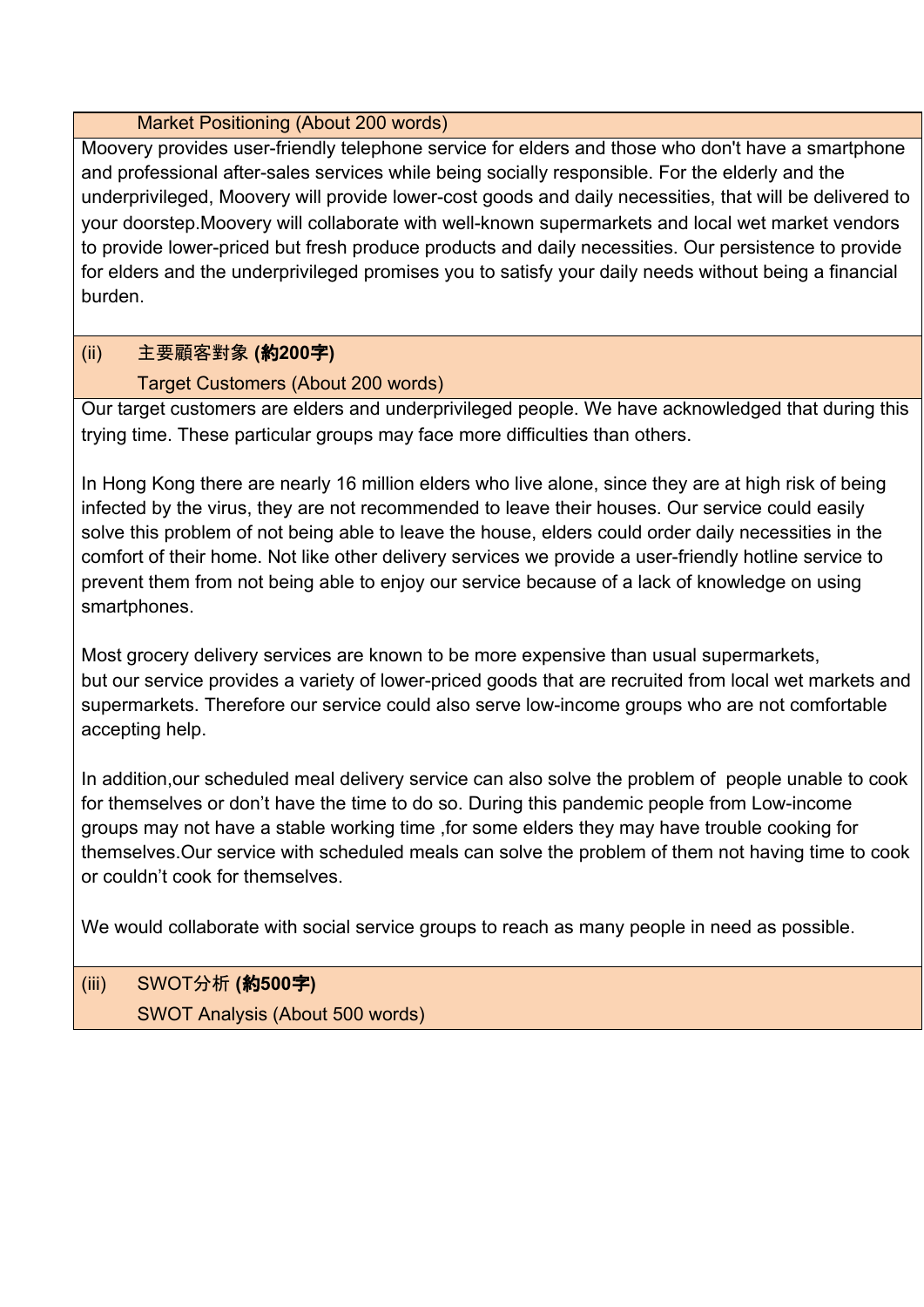#### Strength:

-Growing demand on delivery service

-Customisable delivery time

-Products with best values

-Provide hotline service

-Mutual benefits between customers and goods providers

-Support local small business

#### **Weakness**

- unable to earn the maximum profit
- target consumers are too concentrated
- No full time staff
- Some skills not available
- Unclear tasks and roles
- No money for brochure

#### External

Opportunities :

-Local resident's skills and potential

-Local Authority support

-Volunteers can get involved

-Neighbouring community

-centres Grants for equipment

-Unique

Threats :

-security of revenue funding

-Increasing competition

-Competitors may mimic our format

### (iv) 營銷渠道 **(**約**200**字**)**

#### Sales Channels (About 200 words)

First, we could contact the district councilor as it would be earlier to get their attention. District councilors would find out the difficulties from their district's residents. Through the volunteer provided by the district councilor, we could promote and send our services to them directly. It would be more convenient and friendly for them to get the latest promotion.

Other than that, We could make some leaflets to get on the board of some social enterprise and leave our service's information on the board. Our target customers would memorize our service and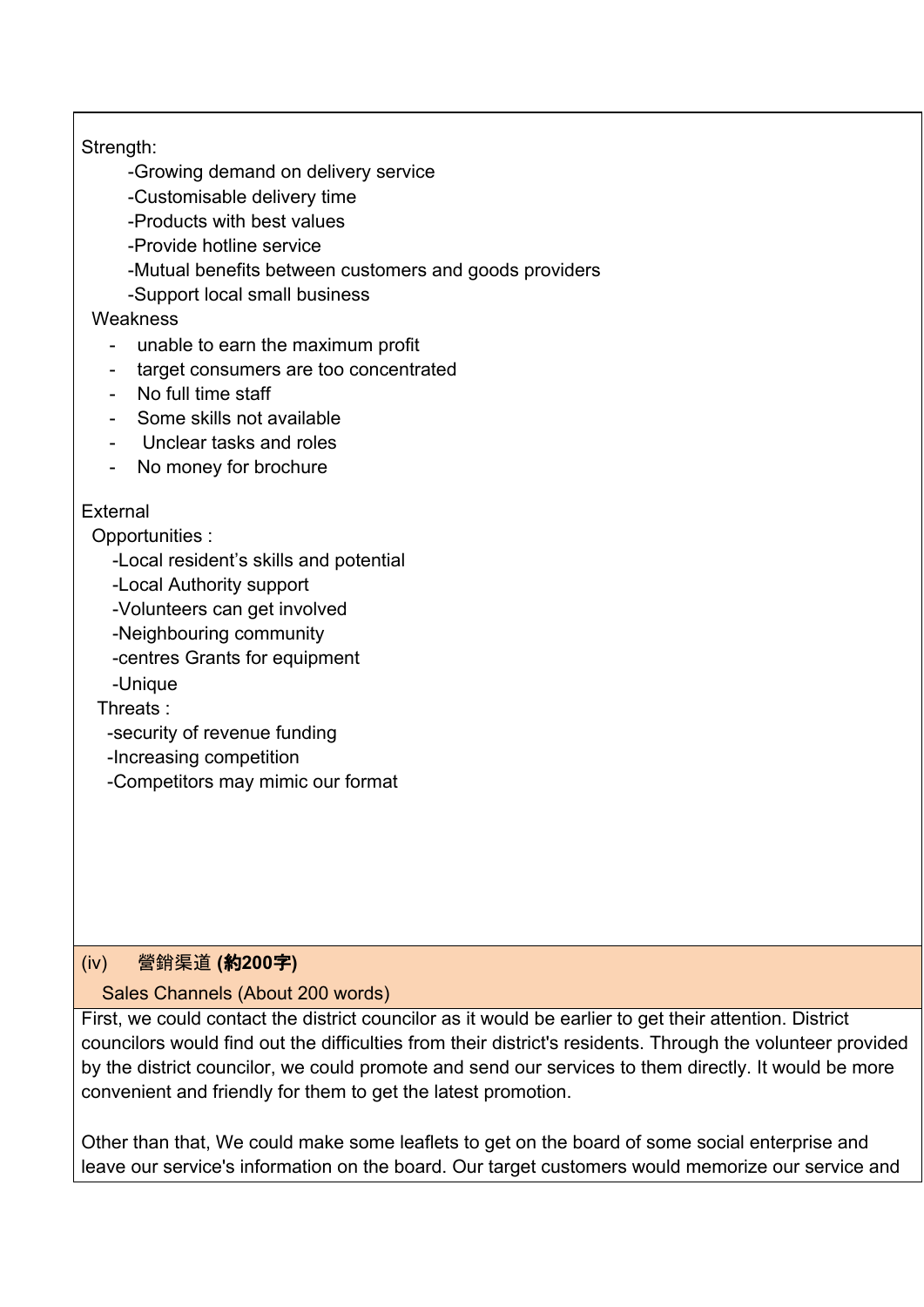use it more by popping out our company in their mind when they need this service.

At last, we could contact the elderly and the underprivileged people through social enterprise and interact with society directly. We could make some phone calls to ensure their needs. Through the social group, we could recognize who needs our services, like the elderly, less fortunate family, etc. Therefore, we could call them via phone call based on the list.

(v) 宣傳方法 (例:Facebook/Instagram /上架費) **(**約**200**字**)**

Promotion Method (e.g. Facebook/Instagram/ Listing Fee) (About 200 words)

Firstly, we could use television advertising to engage our target customers. By using advertisements on televisions, we could get more people to know about our service. Since people who are in our target segments are likely to own a television. With this method, we could collaborate with some celebrities to represent our brand. By sponsoring them to use our service, we could rely on their reputation and affection to the society. This method could lead to more people in our target segment knowing about us and make usage of our services a trend.

Furthermore, apart from television's method, we could use social platforms to promote our services. In the twentieth century, most people would have a smartphone or a laptop as an essential of their lives, even the elderly, less fortunate families, or disabled people. Therefore, we could get in touch with our target segment more easily on the internet. Once they get on the internet, they could get our latest promotion convenient and having.

(vi) 銷售預測 (首三年) **(**約**200**字**)** Sales Projection (First 3 years) (About 200 words)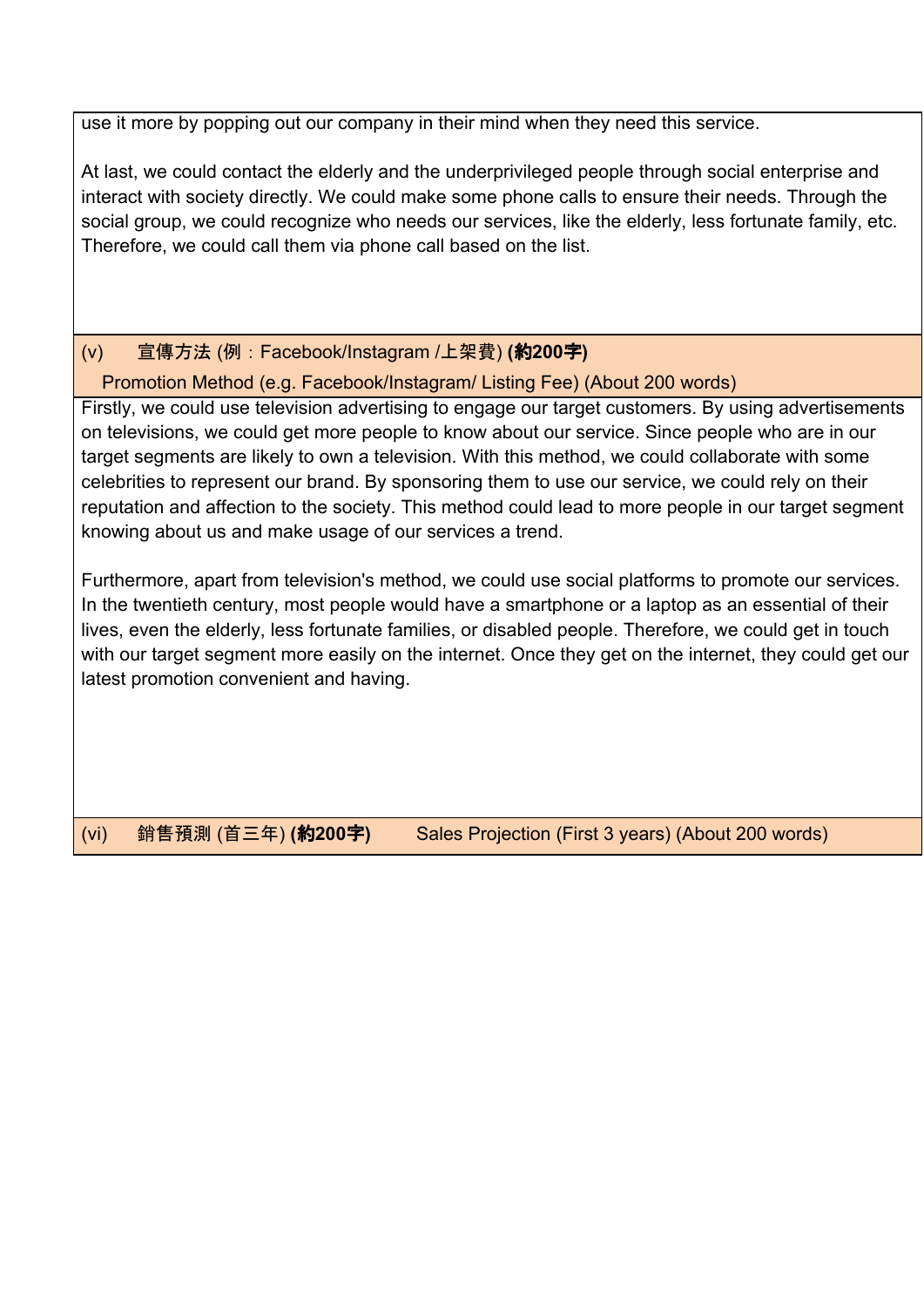Firstly,because the vaccine has arrived in Hong Kong ,so that we predict the pandemic will end in the future year.So that our sales will increase accordingly,we predict it will increase for about 15%.Because of the covid19, many elderly are used to eating at home, and our service is helping elderly and handicapped people to purchase bigger amount of foods and necessities.We will attract more customer to ensure our sales won't decrease as much and as quickly.

When our service is served to the customers for more than a year, we would like to collect some feedback from them to be more effective to satisfy our customers' needs.When the customers grow,after that sales are able to increase.When our development was maturing,we would like to make our products to be more diversified.Furthermore,we would like to develop a app, to attract more customers and make the whole service more convenient.

### 第五部份:財務 **(**請列明各項明細**) Section V: Finance (with Cost Breakdown)**

(i) 公司成立成本 Startup Cost

| <b>Business registration certificate</b><br>(For three year) | \$5,670   |
|--------------------------------------------------------------|-----------|
| Cost of set-up hotline system                                | \$30,000  |
| <b>Refrigerated trucks x3</b>                                | \$150,000 |
| <b>Office furniture</b>                                      | \$20,000  |
| Total                                                        | \$205,670 |

## (ii) 預計每月支出 Expected Monthly Expenditure

| Rent (refrigerator, warehouse) | \$14,000 |  |
|--------------------------------|----------|--|
| <b>Insurance</b>               | \$3,500  |  |
| <b>Telephone expenses</b>      | \$1,000  |  |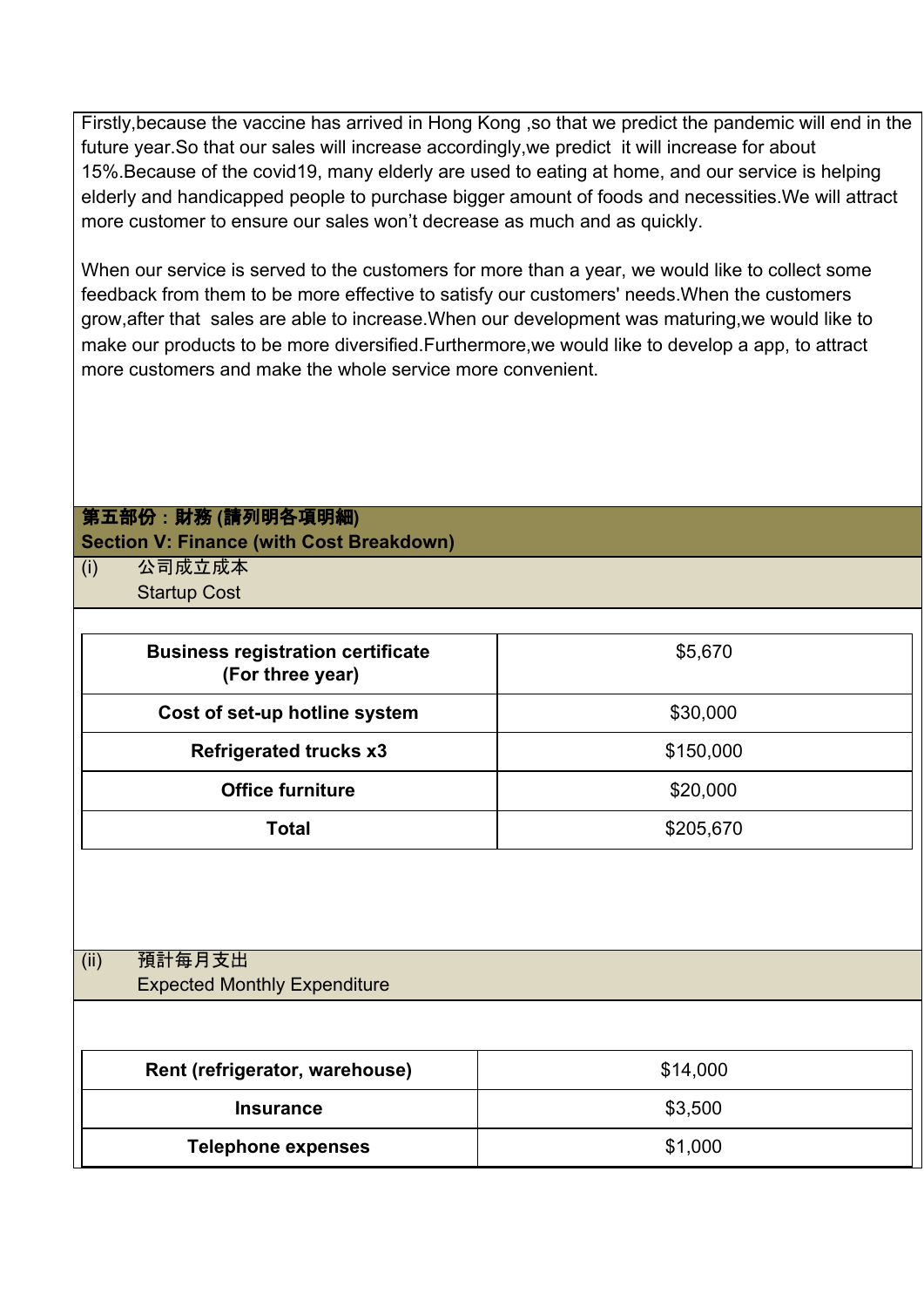| <b>Water and electricity</b>                                                                                                                                                                                                                                                                                                                                                                       |                                             |                                  | \$3,000                          |                                  |  |
|----------------------------------------------------------------------------------------------------------------------------------------------------------------------------------------------------------------------------------------------------------------------------------------------------------------------------------------------------------------------------------------------------|---------------------------------------------|----------------------------------|----------------------------------|----------------------------------|--|
|                                                                                                                                                                                                                                                                                                                                                                                                    | <b>Motor/Refrigerated trucks expenses</b>   |                                  | \$2,000                          |                                  |  |
|                                                                                                                                                                                                                                                                                                                                                                                                    | <b>Salaries and wages</b>                   |                                  | \$24,000                         |                                  |  |
| <b>Delivery expenses</b>                                                                                                                                                                                                                                                                                                                                                                           |                                             |                                  | \$5,000                          |                                  |  |
|                                                                                                                                                                                                                                                                                                                                                                                                    | \$8,000<br><b>Advertising expenses</b>      |                                  |                                  |                                  |  |
|                                                                                                                                                                                                                                                                                                                                                                                                    | <b>Total Expenses</b>                       |                                  | \$60,500                         |                                  |  |
|                                                                                                                                                                                                                                                                                                                                                                                                    |                                             |                                  |                                  |                                  |  |
| 預計收入<br>(iii)<br><b>Expected Income</b>                                                                                                                                                                                                                                                                                                                                                            |                                             |                                  |                                  |                                  |  |
| (\$10 per case)(100 case per truck)(3 trucks)(30 days)<br>$= $90000$ per month                                                                                                                                                                                                                                                                                                                     |                                             |                                  |                                  |                                  |  |
| 集資來源<br>(iv)<br><b>Funding Sources</b>                                                                                                                                                                                                                                                                                                                                                             |                                             |                                  |                                  |                                  |  |
| <b>Investment from partners</b><br>target: find 3 partner (\$100000 per person)<br>$= $300000$<br><b>Youth Development Fund</b><br>(about \$300000)                                                                                                                                                                                                                                                |                                             |                                  |                                  |                                  |  |
| 三年財務預測<br>(v)<br>Financial Projection in 3 years                                                                                                                                                                                                                                                                                                                                                   |                                             |                                  |                                  |                                  |  |
| Because of the gaining of staffs' experiment, we believe that the case per truck for one day will be<br>increased by 30 cases every year. For example, the case per truck for one day will be 130 for the<br>second year.<br>Expenses will also increase because the inflation and increase of cases number. The expected<br>expenses will be multiplied by 1.1 in order to show the rasing of it. |                                             |                                  |                                  |                                  |  |
|                                                                                                                                                                                                                                                                                                                                                                                                    |                                             | <b>First Year</b>                | <b>Second Year</b>               | <b>Third Year</b>                |  |
| <b>Expected Income</b>                                                                                                                                                                                                                                                                                                                                                                             |                                             | 10x100x3x30x12<br>$= $1,080,000$ | 10x130x3x30x12<br>$= $1,404,000$ | 10x160x3x30x12<br>$= $1,728,000$ |  |
| <b>Expected</b><br><b>Expenses</b>                                                                                                                                                                                                                                                                                                                                                                 | <b>Rent</b><br>(refrigerator,<br>warehouse) | \$14,000x12<br>$= $168,000$      | \$168,000x1.1<br>$=184,800$      | \$184,800x1.1<br>$= $203,000$    |  |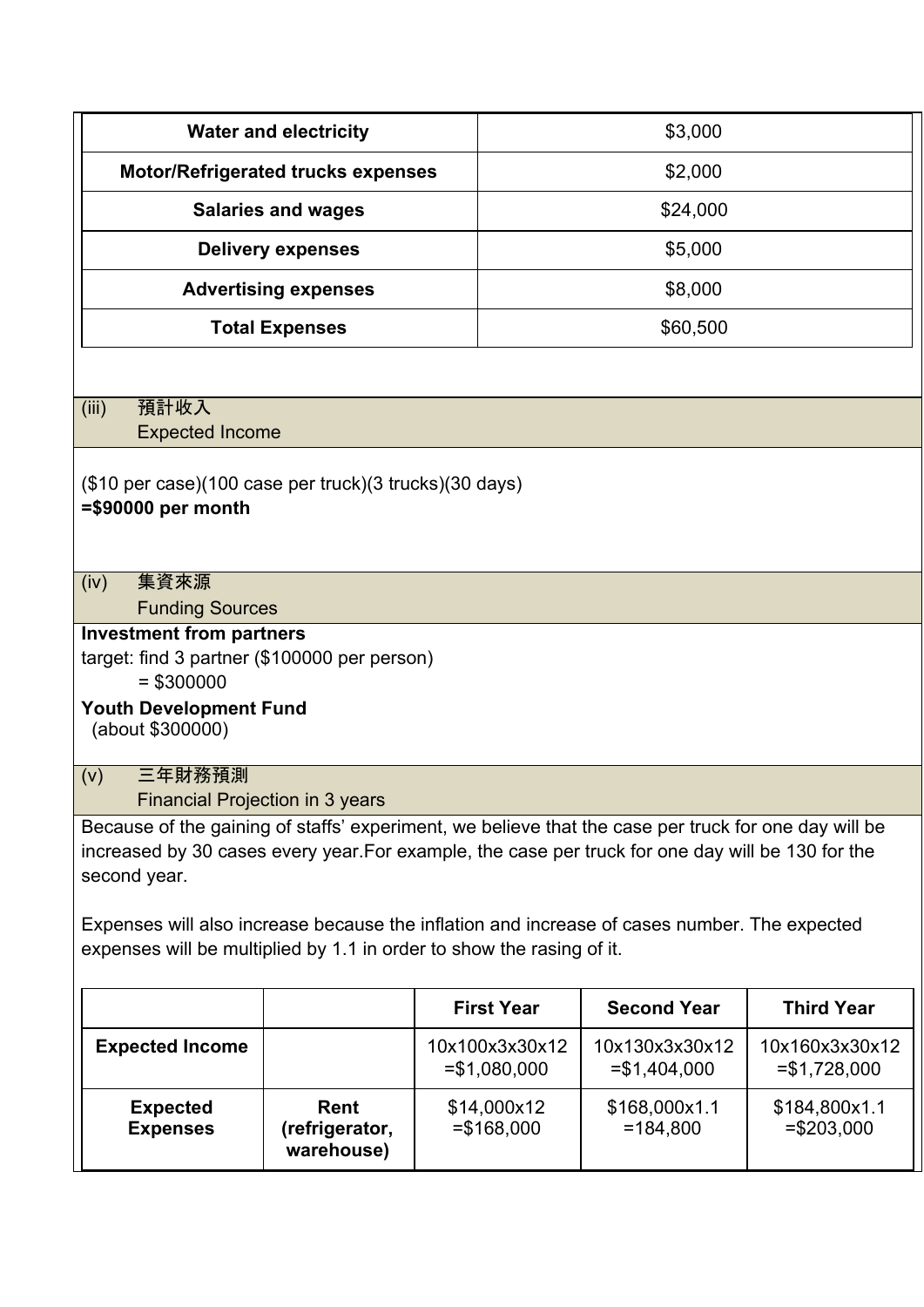|                          | <b>Insurance</b>                                 | \$3,500x12<br>$= $42,000$   | \$42,000x1.1<br>$=46,200$     | \$46,200x1.1<br>$= $50,820$   |
|--------------------------|--------------------------------------------------|-----------------------------|-------------------------------|-------------------------------|
|                          | <b>Telephone</b><br>expenses                     | \$1,000x12<br>$= $12,000$   | \$12,000x1.1<br>$= $132,000$  | \$132,000x1.1<br>$= $145,200$ |
|                          | <b>Water and</b><br>electricity                  | \$3,000x12<br>$= $36,000$   | \$36,000x1.1<br>$= $39,600$   | \$39,600x1.1<br>$= $43,560$   |
|                          | <b>Motor/Refriger</b><br>ated trucks<br>expenses | \$2,000x12<br>$= $24,000$   | \$24,000x1.1<br>$= $26,000$   | \$26,000x1.1<br>$= $28,600$   |
|                          | <b>Salaries and</b><br>wages                     | \$24,000x12<br>$= $288,000$ | \$288,000x1.1<br>$= $316,000$ | \$316,000x1.1<br>$= $347,600$ |
|                          | <b>Delivery</b><br>expenses                      | \$5,000x12<br>$= $60,000$   | \$60,000x1.1<br>$= $66,000$   | \$66,000x1.1<br>$= $72,600$   |
|                          | <b>Advertising</b><br>expenses                   | \$8,000x12<br>$= $96,000$   | \$96,000x1.1<br>$= $105,600$  | \$105,600x1.1<br>$= $116,160$ |
| <b>Total Expenses</b>    |                                                  | \$726,000                   | \$916,200                     | \$1,007,540                   |
| <b>Profit Before Tax</b> |                                                  | \$354,000                   | \$487,000                     | \$720,460                     |
| Less: Tax (15%)          |                                                  | \$53,100                    | \$73,130                      | \$108,069                     |
| <b>Profits After Tax</b> |                                                  | \$300,900                   | \$413,830                     | \$612,391                     |

第六部份:風險管理 (請列舉營運期間可能面對的風險及相關應變計劃) **Section VII: Risks Management (Predicted risks and respective contingency plans)**